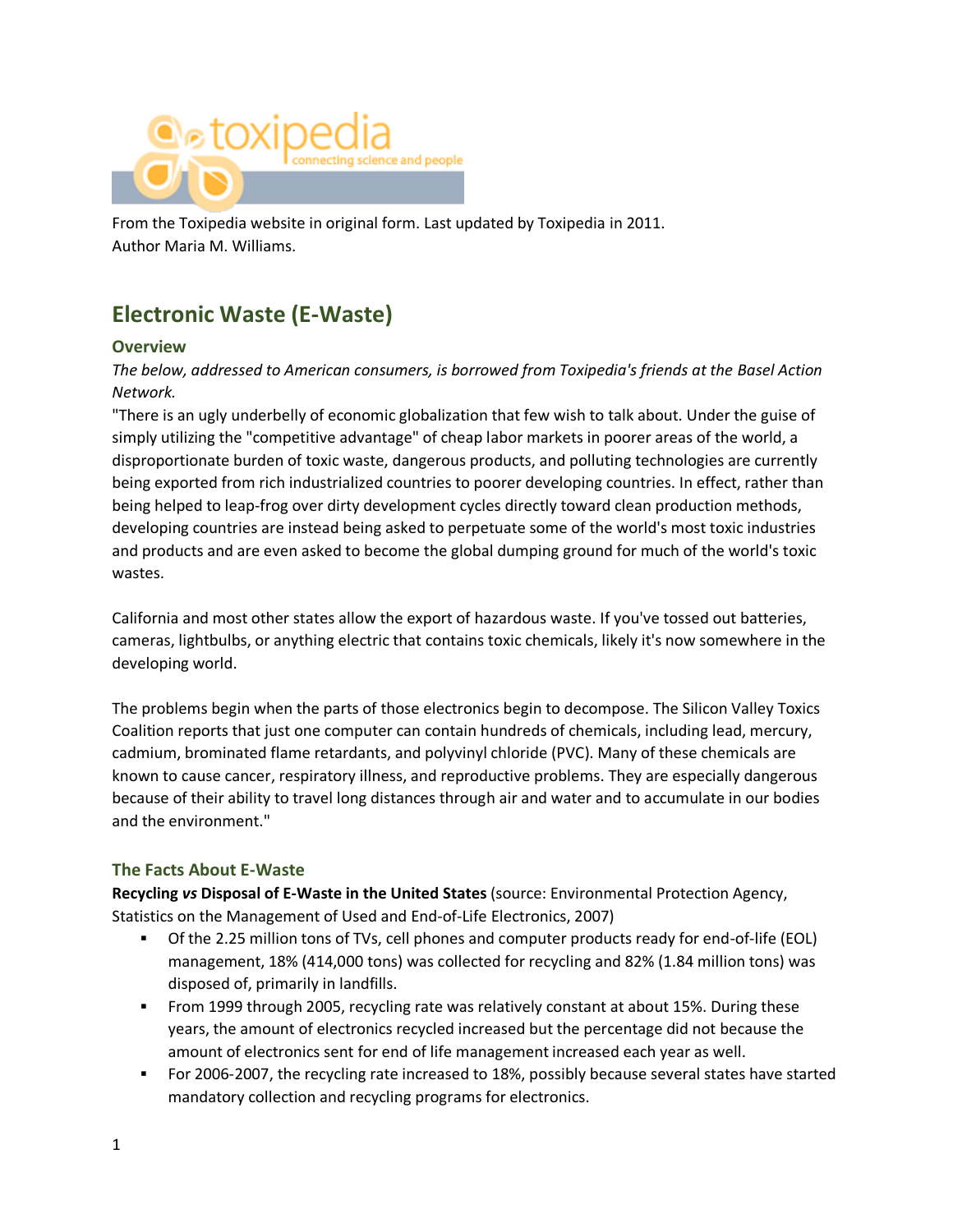**Summary of Worldwide Generation of E-waste** (source: United Nations Environment Program, 2006) "Some 20 to 50 million metric tonnes of e‐waste are generated worldwide every year, comprising more than 5% of all municipal solid waste. When the millions of computers purchased around the world every year (183 million in 2004) become obsolete they leave behind lead, cadmium, mercury and other hazardous wastes. In the US alone, some 14 to 20 million PCs are thrown out every year. In the EU the volume of e‐waste is expected to increase by 3 to 5 per cent a year. Developing countries are expected to triple their output of e‐waste by 2010."

#### **Summary of the Export of E-Waste from Developed to Developing Nations** (source: Greenpeace: Where Does E-Waste End Up?)

"E-waste is routinely exported by developed countries to developing ones, often in violation of the international law. Inspections of 18 European seaports in 2005 found as much as 47 percent of waste destined for export, including e-waste, was illegal. In the UK alone, at least 23,000 metric tonnes of undeclared or 'grey' market electronic waste was illegally shipped in 2003 to the Far East, India, Africa and China. In the US, it is estimated that 50-80 percent of the waste collected for recycling is being exported in this way. This practice is legal because the US has not ratified the Basel Convention.

Mainland China tried to prevent this trade by banning the import of e-waste in 2000. However, we have discovered that the laws are not working; e-waste is still arriving in Guiya of Guangdong Province, the main centre of e-waste scrapping in China.

We have also found a growing e-waste trade problem in India. 25,000 workers are employed at scrap yards in Delhi alone, where 10-20000 tonnes of e-waste is handled each year, 25 percent of this being computers. Other e-waste scrap yards have been found in Meerut, Ferozabad, Chennai, Bangalore and Mumbai."

# **Summary of Computer Processing Methods in Developing Nations** (source: United Nations

Environment Programme: The Great E-Waste Recycling Circus)

"In many countries entire communities, including children, earn their livelihoods by scavenging metals, glass and plastic from old computers. To extract the small quantity of gold, capacitors are melted down over a charcoal fire. The plastic on the electrical cords is burnt in barrels to expose the copper wires. All in all each computer yields about US \$6 worth of material (Basel Action Network). Not very much when you consider that burning the plastic sends dioxin and other toxic gases into the air. And the large volume of worthless parts are dumped nearby, allowing the remaining heavy metals to contaminate the area."

## **Health and Environmental Effects of E-Waste Processing in Developing Nations** (source: Basel Action Network, et al:Exporting Harm report)

"The E-waste recycling and disposal operations found in China, India, and Pakistan are extremely polluting and likely to be very damaging to human health. Examples include open burning of plastic waste, exposure to toxic solders, river dumping of acids, and widespread general dumping." For a table summarizing potential occupational and environmental health effects of operations in Guiyu, China, see page 28 of the report. Details are discussed in the report text.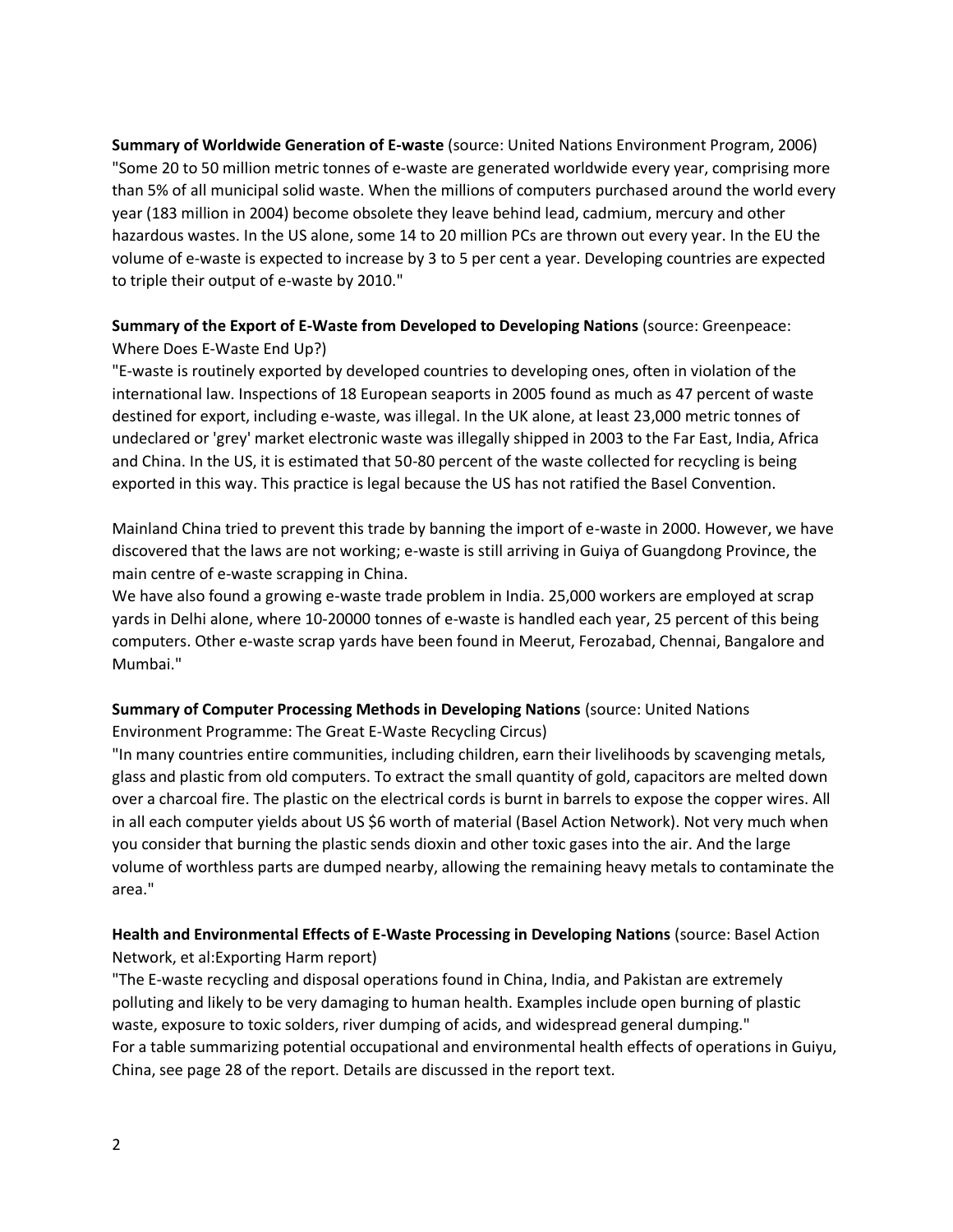#### **Resources**

#### **Featured Articles**

- Time to realize the global E-Waste Crisis: Basel Action Network shocked the world with photos from China. By Jim Puckett, Recycling Magazine No.07/2007.
- The Underbelly of Globalization: Our Toxic Wastes Exported to Developing Countries. By Thomas Kostigen (author of *You Are Here*), CSRwire.

## **Scientific Articles**

- E-Waste Recycling Heavily Contaminates a Chinese City with Chlorinated, Brominated and Mixed Halogenated Dioxins - Yu et al 2008
- **Heavy Metals Concentrations of Surface Dust from e-Waste Recycling and Its Human Health** Implications in Southeast China - Environmental Science & Technology - 4 March 2008
- Spatial Distribution of Polybrominated Diphenyl Ethers and Polychlorinated Dibenzo-p-dioxins and Dibenzofurans in Soil and Combusted Residue at Guiyu, an Electronic Waste Recycling Site in Southeast China - Environmental Science & Technology - 14 March 2007 (*Abstract only*)
- Trace metal contamination of sediments in an e-waste processing village in China- Elsevier 12 May 2006
- Distribution of polycyclic aromatic hydrocarbons in soils at Guiyu area of China, affected by recycling of electronic waste using primitive technologies - Elsevier - 1 April 2006
- Relevance of BFRs and thermal conditions on the formation pathways of brominated and brominated-chlorinated dibenzodioxins and dibenzofurans - Elsevier (*Abstract only*)

#### **Reports**

- Adverse Effects of the Illicit Movement and Dumping of Toxic and Dangerous Products and Wastes on the Enjoyment of Human Rights - Special Rapporteur on Toxic Waste for the United Nations Commission on Human Rights, 19 January 2001; Addendum to Same
- The Digital Dump: Exporting Re-use and Abuse to Africa. 2005 photo-documentary report by Basel Action Network.
- Exporting Harm: The High Tech Trashing of Asia. This 2002 report was a partnership between Silicon Valley Toxics Coalition, Basel Action Network (BAN), Toxics Link (India) and SCOPE (Pakistan).
- **ELECTRONICS TAKE BACK Coalition: Facts and Figures on E Waste and Recycling.**
- Greenpeace Briefing: Toxic Tech: The Dangerous Chemicals in Electronic Products.
- U.S. Government Accountability Office (GAO) report: Electronic Waste: EPA Needs to Better Control Harmful U.S. Exports through Stronger Enforcement and More Comprehensive Regulation (August 2008).

#### **Nonprofit Organizations Addressing Global E-Waste Trade**

- **Basel Action Network (Seattle, USA) also offers separate e-Stewards website.**
- **Electronics TakeBack Coalition (coalition of U.S. nonprofit organizations)**
- **Silicon Valley Toxics Coalition (California, USA)**
- **Toxics Link (India)**
- Greenpeace International: Greener Electronics Campaign